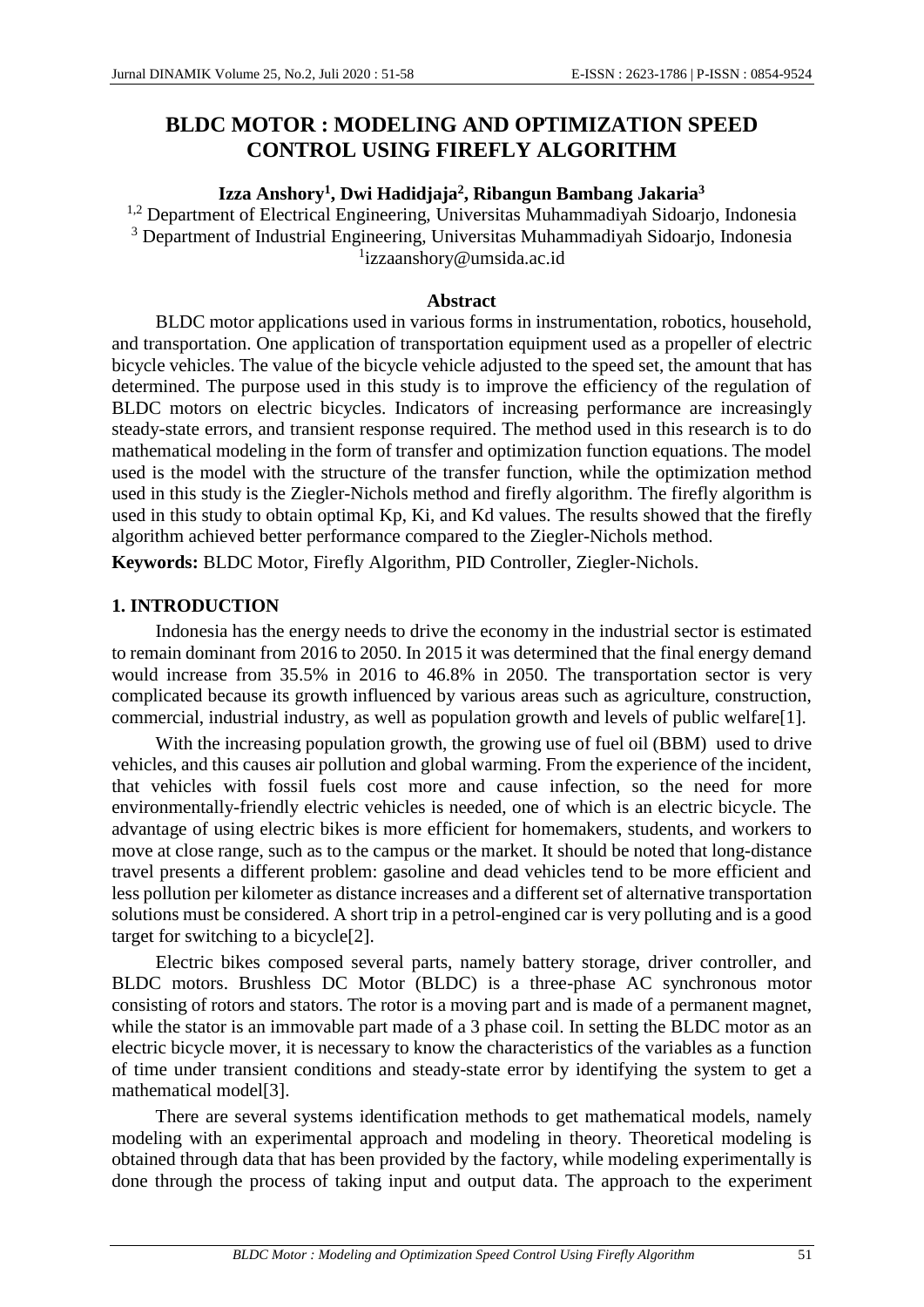divided into two, namely parametric and non-parametric. In the parametric approach, there are several structural models used, namely Auto Regressive with external input (ARX), Auto Regressive Moving Avarage with external input (ARMAX), Output error (OE), and Box-Jenkins (BJ)[4].

After obtaining the next stage mathematical model is to optimize the BLDC motor speed control through tuning with a Proportional Integral Derivative (PID) controller. The PID controller tuning process is still conventional, so the results are not optimal. Therefore, artificial intelligence-based methods developed to improve the performance of BLDC motor speed control to be more optimal. The intelligence method used in this study is the firefly algorithm.

# **2. MATERIAL AND METHOD**

BLDC motor as an electric bicycle drive modeled through system identification by taking input and output data. Input and output data took through experiments in the BLDC motor speed control system. A block diagram for optimizing a BLDC motor speed control system using the firefly algorithm showed in Figure 1.



Figure 1. Block Diagram Speed Control of BLDC Motor

In this study, the time domain criteria used to evaluate the PID controller by tuning a set of control parameters P, I, and D so that it can produce better response and will result in the minimization of performance criteria in the time domain. These performance criteria in the time domain include overshoot, rise time, settling time, and steady-state error.

# **2.1. System Identification**

The mathematical model of a BLDC motor obtained through system identification by taking input and output data[5]. Input and output data collected through experiments through the creation of instrumentation systems on the BLDC motor speed control system[6]. The BLDC motor used in this study has a 350-watt power specification with a maximum rotating speed of 400 rpm.



In Figure 2. shows the system identification process for BLDC motor hardware by placing several sensors to retrieve input and output data. Input and output data obtained are then analyzed using the system identification toolbox found in the Matlab program. The function structure model chosen is the transfer function model. Therefore, in identifying systems for BLDC motors, the hardware is designed to obtain input and output data. Measurements by placing several sensors to get input data in the form of pulse width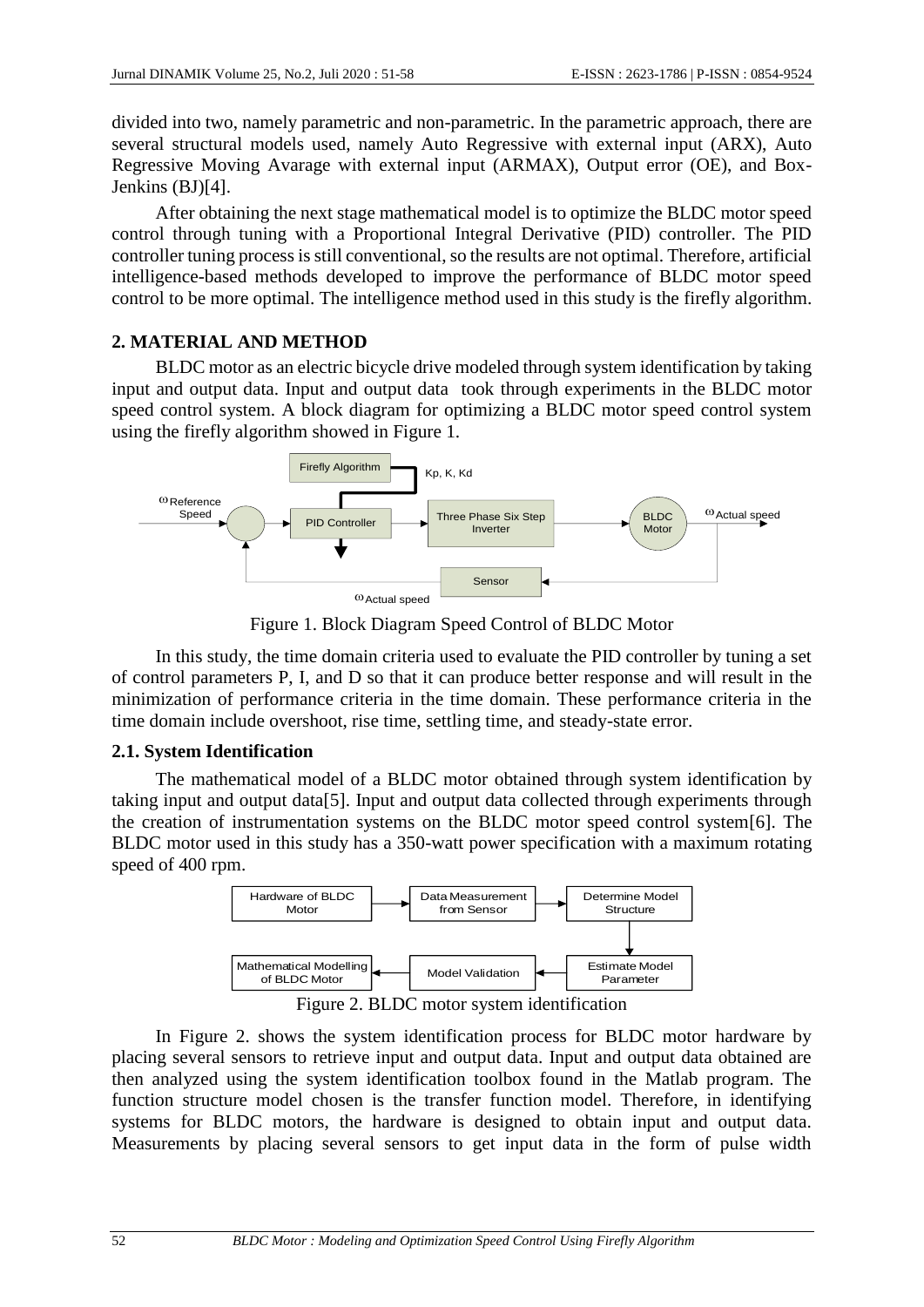modulation (PWM) value, voltage, and for data output that is the motor rotational speed in units of rpm.

The equation model of the transfer function in system identification is explained as follows [7]:

$$
G(s) = \frac{b_0 + b_1 s + b_2 s + \dots + b_n s^n}{1 + a_1 s + a_2 s^2 + \dots + a_n s^n}
$$
 (1)

The characteristics of the system described as follows

$$
G(j\omega) = \frac{b_0 + b_1(j\omega) + b_2(j\omega)^2 + \dots + b_n(j\omega)^n}{1 + a_1(j\omega) + a_2(j\omega)^2 + \dots + a_n(j\omega)^n} = p + jq
$$
  
= 
$$
\frac{b_0 + b_2(j\omega)^2 + \dots + b_{2n}(j\omega)^{2n_1} + b_1(j\omega) + \dots + b_{2n_2 - 1}(j\omega)^{2n_2 - 1}}{1 + a_2(j\omega)^2 + \dots + a_{2n_1}(j\omega)^{2n_1} + a_1(j\omega) + \dots + a_{2n_2 - 1}(j\omega)^{2n_2 - 1}}
$$
 (2)

### **2.2. Optimization Using PID Controller**

The design of Proportional Integral Derivative (PID) control includes three parameters, namely Proportional gain (Kp), Integral gain (Ki), and Derivative gain (Kd). In general, the PID controller transfer function is as follows[8]:

$$
C(s) = K_p + \frac{K_i}{s} + sK_d
$$
\n<sup>(3)</sup>

The conventional method in determining the parameters of the PID controller is a heuristic method called the Ziegler-Nichols method. This method looks for the Ku and Pu values first, then by using the Ziegler-Nichols assessment table, the Kp, Ki, and Kd constants will be obtained [9]. Whereas in the closed-loop system, the proportional gain value (Kp) is continuously increased from 0 to the critical value Kp, so that the output oscillates continuously with the same amplitude until it is stable when the essential importance of Kp is equal to the amount of the ultimate gain (My). In addition to determining the ultimate gain value (Ku), the value of the ultimate period (Tu) is also sought from the system output that reaches the condition that is continuously oscillating. In the closed-loop system, the Ziegler-Nichols method Ku value is called the Kcr value while the Tu value is called the Pcr value[10].

# **2.3. Optimization Using Firefly Algorithm**

Optimization is finding the maximum or minimum value of an objective function that corresponds to a variable defined within a certain time span. Optimism can also be defined as a search for a set of variables that produces the best value of one or more objective functions. There are several optimization methods in finding the best value, one of which is the firefly algorithm. The fireflies algorithm is one of the parts of the metaheuristic algorithm that is inspired by the flashing behavior of fireflies that makes other fireflies nearby are interested. This algorithm is determined based on each firefly observed from its position point, that is when the fireflies try to move towards a light source that is brighter than itself. This algorithm is based on the following rules:

- 1. That all fireflies are unisex animals, so a firefly will be attracted to other fireflies by not caring about their sex.
- 2. Interest between fireflies depends on the level of brightness of the light, where fireflies that are dimmer will go to fireflies with brighter light levels. But if there is nothing brighter, fireflies will move randomly.
- 3. The level of explanation of fireflies is determined by the conditions of the objective function.

The firefly algorithm which shows that fireflies with the brightest light intensity so that the firmer fires that are dimmer will approach will be formulated in the following equation[11]:

$$
I_i = f(x) \tag{4}
$$

*BLDC Motor : Modeling and Optimization Speed Control Using Firefly Algorithm* 53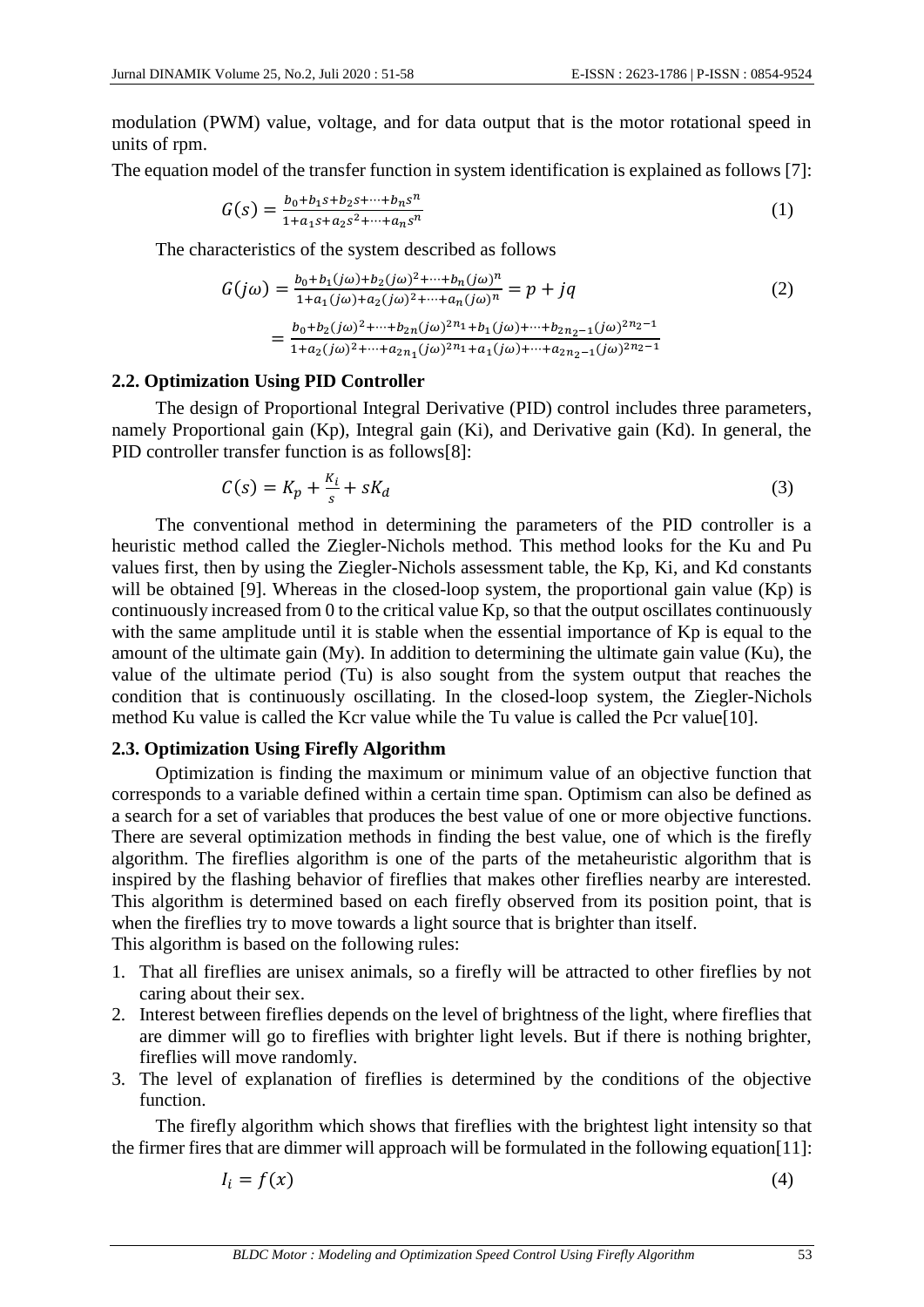Where: $I_i$ : light intensity of the fireflies

 $I : 1, 2, \ldots, n$ 

 $f(x)$ : objective function

In the adjacent fireflies, there will be an interesting attraction symbolized by beta  $(β)$ . The attractiveness of fireflies is proportional to the intensity of the light seen by nearby fireflies using the following equation:

$$
\beta = \beta_0 e^{-\gamma r^2} \tag{5}
$$

Where: $\beta$  : attractiveness value

 $β<sub>0</sub>$ : Value of the attraction of fireflies

γ : Light absorption coefficient

r : distance

The distance between the two fireflies i and j, which is represented by  $x_i$  and  $x_j$  is the distance difference in the coordinates of the location of the fireflies i against fireflies j which is formulated using equation 6.

$$
r_{ij} = \sqrt{\sum_{k=1}^{d} (x_{i,k} - x_{j,k})^2}
$$
 (6)

Movement of fireflies i which moves towards the fireflies j which is brighter or leads to the best level of light intensity, determined by the equation:

$$
x'_{i} = x_{i} + \beta = \beta_{0} e^{-\gamma r^{2}} (x_{j} - x_{i}) + \alpha (rand - \frac{1}{2})
$$
\n(7)

Where:  $r_{ij}$ : the distance of fireflies i and j

 $x'_i$ : the position of the fireflies i the new one

 $x_i$ : the position of the fireflies i the new one

 $x_j$ : the position of the fireflies j the new one

d : number of coordinate dimensions

 $x_{i,k}$ : the position of the fireflies i on dimensions k

 $x_{j,k}$ : the position of the fireflies j on dimensions k

 $\beta_0$ : appeal to r = 0

 $\gamma$ : coefficient of light absorption

In Table 1, the parameter value of the firefly algorithm is used to optimize the BLDC motor speed control system. Parameter values include the number of fireflies, maximum iteration, alpha, beta, and gamma.

With planned Firefly Algorithm parameters are:

| Parameter             | Value |  |
|-----------------------|-------|--|
| $\alpha$ (alfa)       | 0.5   |  |
| $\beta$ (Beta)        | 0.5   |  |
| $\gamma$ (Gamma)      | 0.5   |  |
| Dimensi               | 3     |  |
| <b>Firefly Number</b> | 50    |  |
| Iteration max         |       |  |

| Table 1. Parameter Value of Firefley Algorithm |  |
|------------------------------------------------|--|
|------------------------------------------------|--|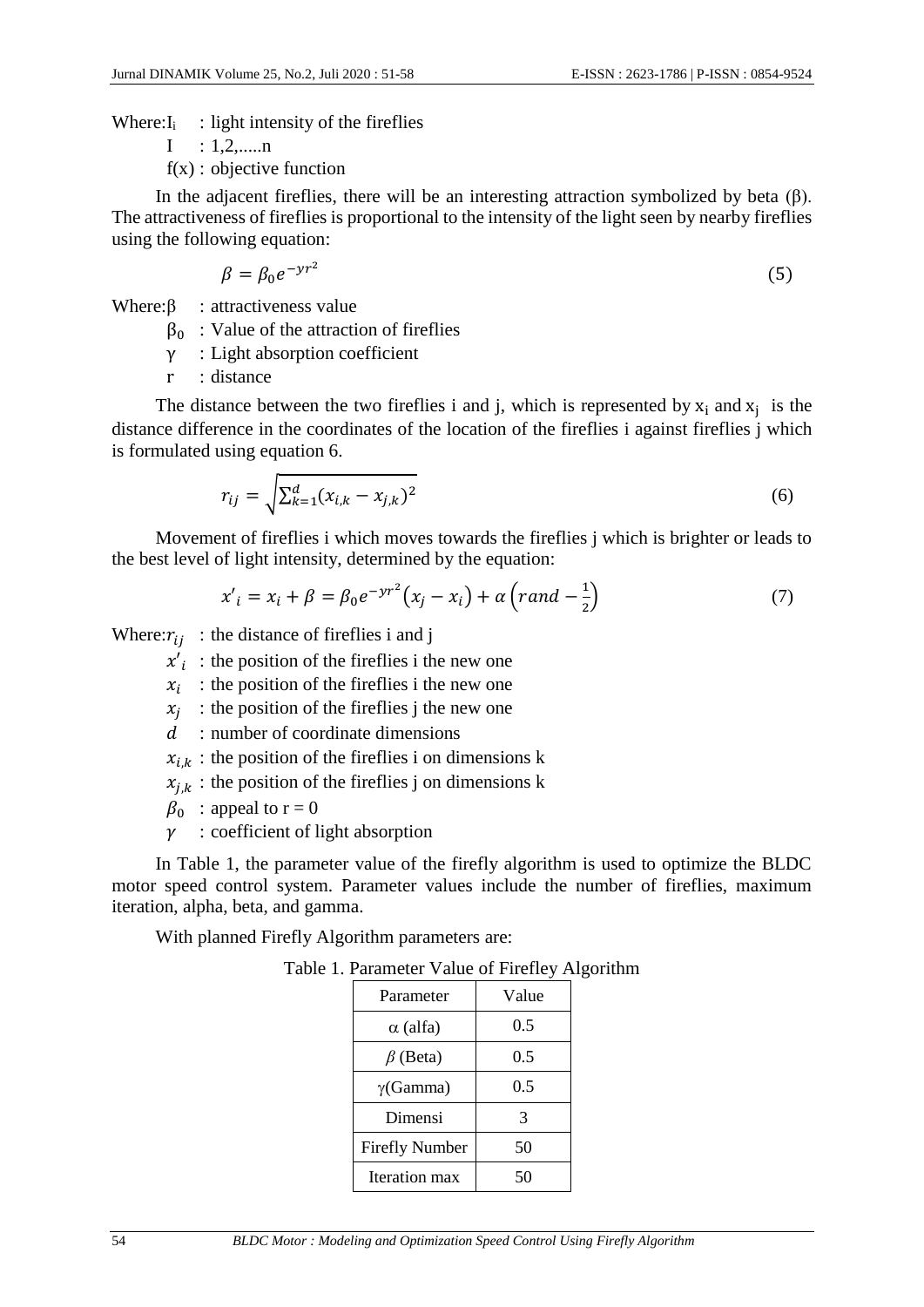#### **3. RESULTS AND DISCUSSION**

The results and discussion for optimizing the BLDC motor speed control system are divided into several results and discussion, namely identification of the system to get a mathematical model in the form of a laplace equation with the selected model structure of the transfer function, after obtaining a mathematical equation then an optimization is carried out with the Ziegler-Nichols PID control method , and finally the results are compared with optimization using firefly algorithm.

#### **3.1. System Identification**

Mathematical equation for BLDC motor modeling is obtained through system identification using the structure of the transfer function model. The system identification results for input and output data are shown in Figure 3.



Figure 3. Graph of system identification results for input and output data.

The data in Figure 3 shows the input data in the form of a current with a total data sampling of 25 data, with a current range of 0 - 5 amperes with the output data of the motor rotational speed of 0-400 rpm.

The results of system identification using the structure of the transfer function model for the value of pole 3 and zero 1, then the laplace equation is obtained as follows

$$
\frac{8.86s + 0.9537}{s^3 + 1.069s^2 + 5.199s + 0.5215}
$$

# **3.2. Optimization Using Ziegler-Nichols Method**

The mathematical model obtained as a result of the identification of the system is then optimized using the Ziegler-Nichols method to get the values of Kp, Ki, and Kd. From the optimization process using the Ziegler-Nichols method, the Nyquis graph diagram is obtained as shown in Figure 4.

From the unit step diagram the values for rise time, settling time, and steady-state error are obtained as follows:

| <b>Settling Time</b>      | 9 34  |
|---------------------------|-------|
| Rise Time                 | 0.566 |
| <b>Error Steady-State</b> | 1.83  |

Tabel 2. Value of Open Loop System Characteristics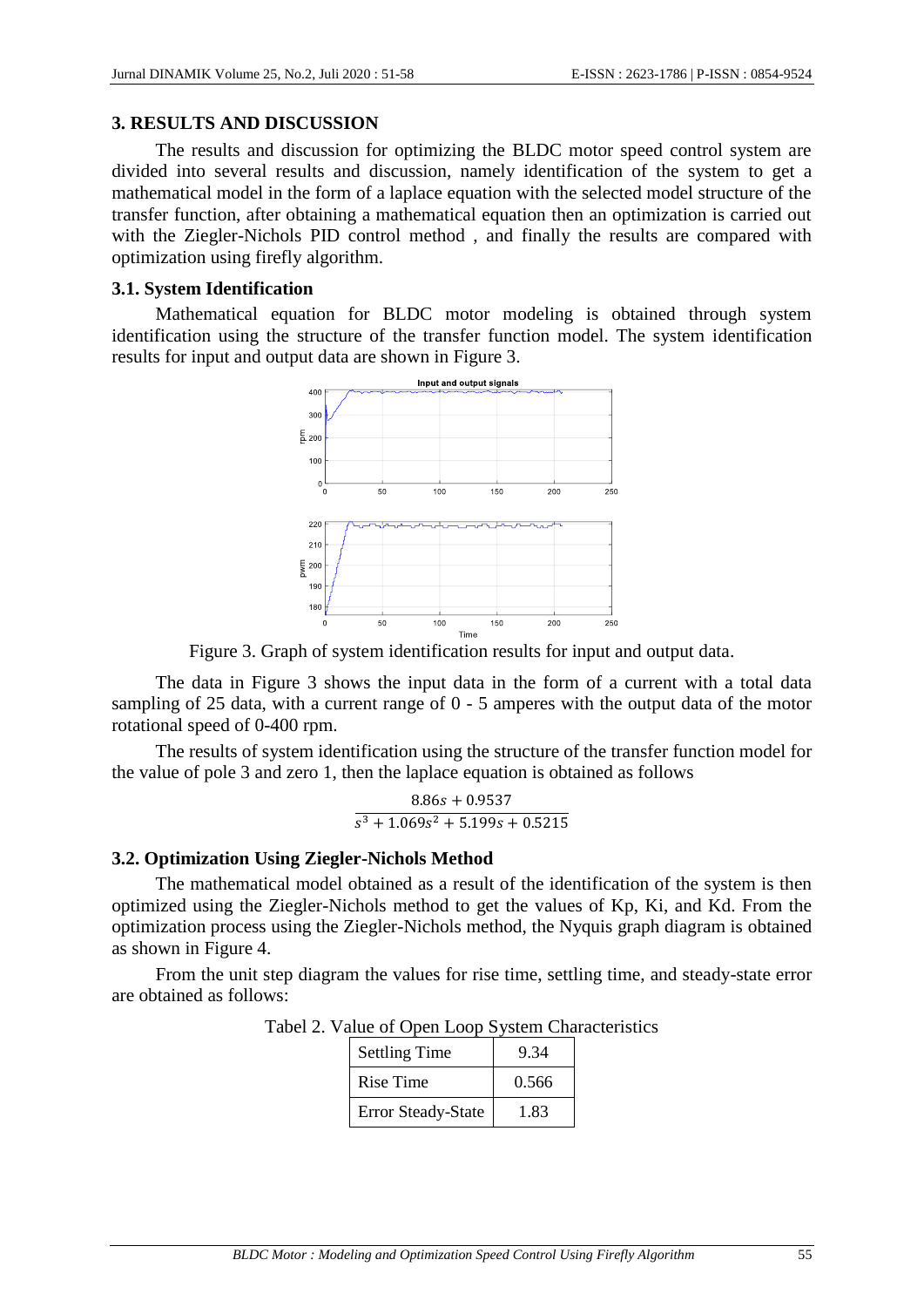

Figure 4. Step Response Unit Diagram

Table 2 shows the characteristic values of BLDC motors in open-loop systems with settling time values of 9.34 sec, rise time of 0.566 sec, and error steady-state 1.83 sec. The end result like this is very unexpected because the settling time value is very large and very slow in reaching steady-state.

The next stage is finding the Critical Gain (Kc) value through the Nyquist graph as shown in Figure 5. From the simulation results obtained values for Phase Margin (deg) of 23.2, delay margin 0.112, frequency radians 3.64 and stable system. We then use this result to get the critical gain value, is Kc=Gm=14.62 and  $P_u = \frac{2\pi}{\omega}$  $\frac{2\pi}{\omega_c} = \frac{2\pi}{3.64}$  $\frac{2\pi}{3.64}$  = 1.73 sec.

After getting the critical gain from the previous step, the next step is to calculate the parameter values for the P, I, and D gain based on the Ziegler-Nichols Table 3.



Figure 5. Diagram of Nyquist

Tabel 3. Ziegler-Nichols PID Calculation Results

| Type | Kp                                                                | Ti(Sec) | Td(sec)                     |
|------|-------------------------------------------------------------------|---------|-----------------------------|
|      | $10.5*Kc = 0.5*14.62 = 7.3$  10000                                |         |                             |
| PI   | $(0.45 * Kc=0.45 * 14.62=6.57)$ $(0.83 * Pu=0.83 * 1.73=1.436)$ 0 |         |                             |
|      | PID $(0.59 * Kc=0.59 * 14.62=8.61)$ $(0.5 * Pu=0.5 * 1.73=0.865)$ |         | $ 0.12*Pu=0.12*1.73=0.208 $ |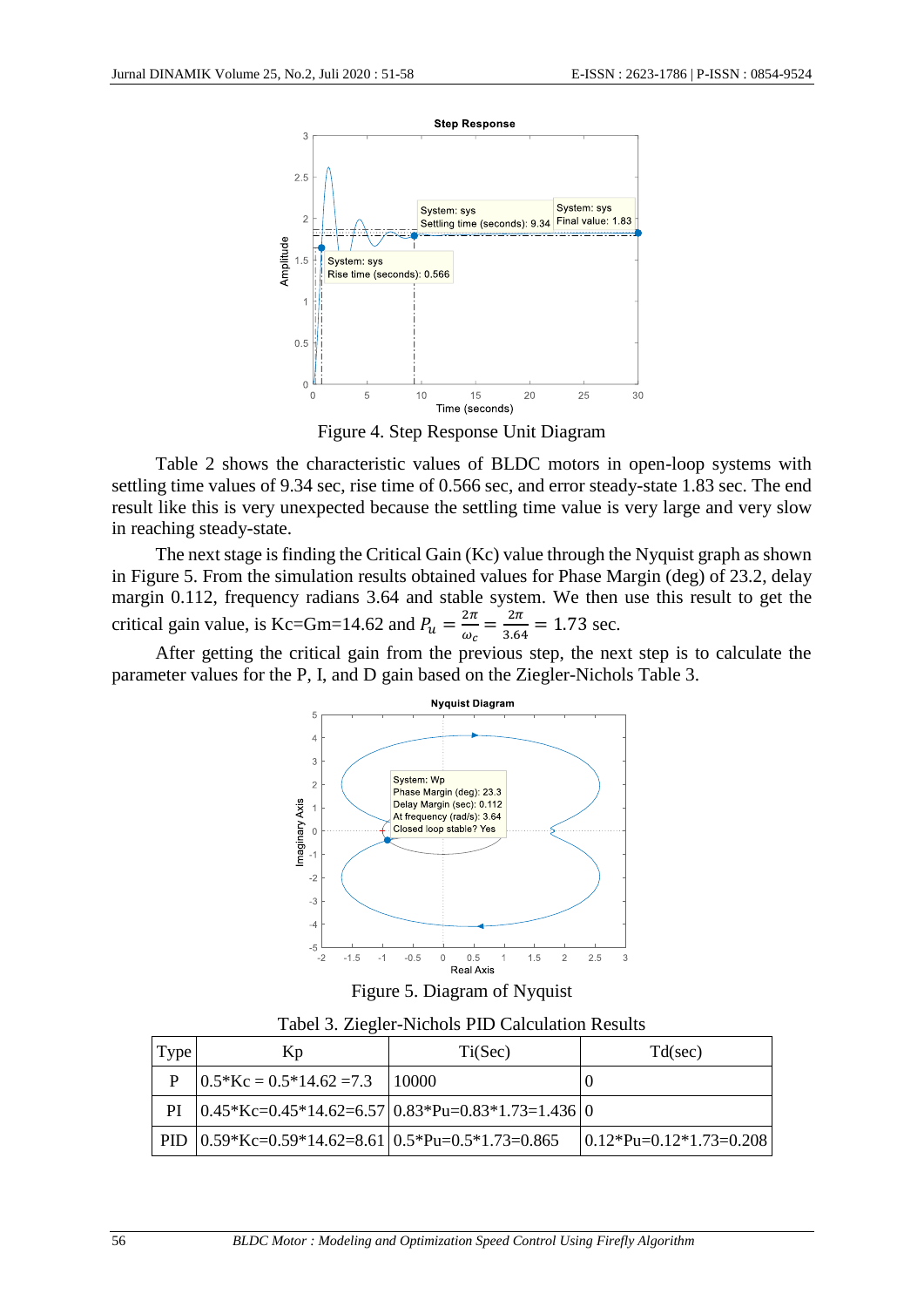To get the Ki and Kd values in the Ziegler-Nichols PID parameter, the Ti and Td values are obtained by the following formula:

$$
Ki = \frac{Kp}{Ti} = \frac{8.61}{0.865} = 9.95
$$
  

$$
Kd = Kp. Td = 8.61 * 0.208 = 1.79
$$

So it can be concluded to use the Ziegler-Nichols PID method obtained values  $Kp = 8.61$ ,  $Ki=9.95$ , and  $Kd=1.79$ 

#### **3.3. Optimization Using Firefly Algorithm**

In testing for tuning the PID controller parameters using the firefly algorithm in the BLDC motor speed control system, shown in Figure 6.



Figure 6. Optimization Using PID-Firefly Algorithm

The parameter tuning result value for the PID controller with the Firefly algorithm is Kp\_ff is 14.86, Ki\_ff is 2.41, Kd\_ff is 0.09, and ITAE value is 143.89. The graph shows that using firefly algorithm optimization can improve the performance of BLDC motor speed control compared to using PID control.

#### **4. RESULT**

Optimization of BLDC motor speed control is done by first modeling through system identification. The result of system identification using the structure of the transfer function model is obtained by the plant model for the BLDC motor. Mathematical models in the form of laplace equations are used as a basis for optimizing the Ziegler-Nichols PID controller and Algorithma Firefly. The optimization results show that the optimization of PID parameters by using firefly algorithm produces more optimal performance compared to using optimization with conventional controllers.

#### **Acknowledgments**

The authors would like to thank for Universitas Muhammadiyah Sidoarjo who has provided funding internal research 2020

#### **Reference**

- [1] BPPT, *Outlook Energi Indonesia 2018*. Jakarta: Badan Pengkajian dan Penerapan Teknologi (BPPT), 2018.
- [2] I. V. McLoughlin *et al.*, "Campus Mobility for the Future: The Electric Bicycle," *J. Transp. Technol.*, vol. 02, no. 01, pp. 1–12, 2012.
- [3] I. Anshory and I. Robandi, "Identification and Optimization Speed Control of BLDC Motor Using Fuzzy Logic Controller," vol. 7, pp. 267–271, 2018.